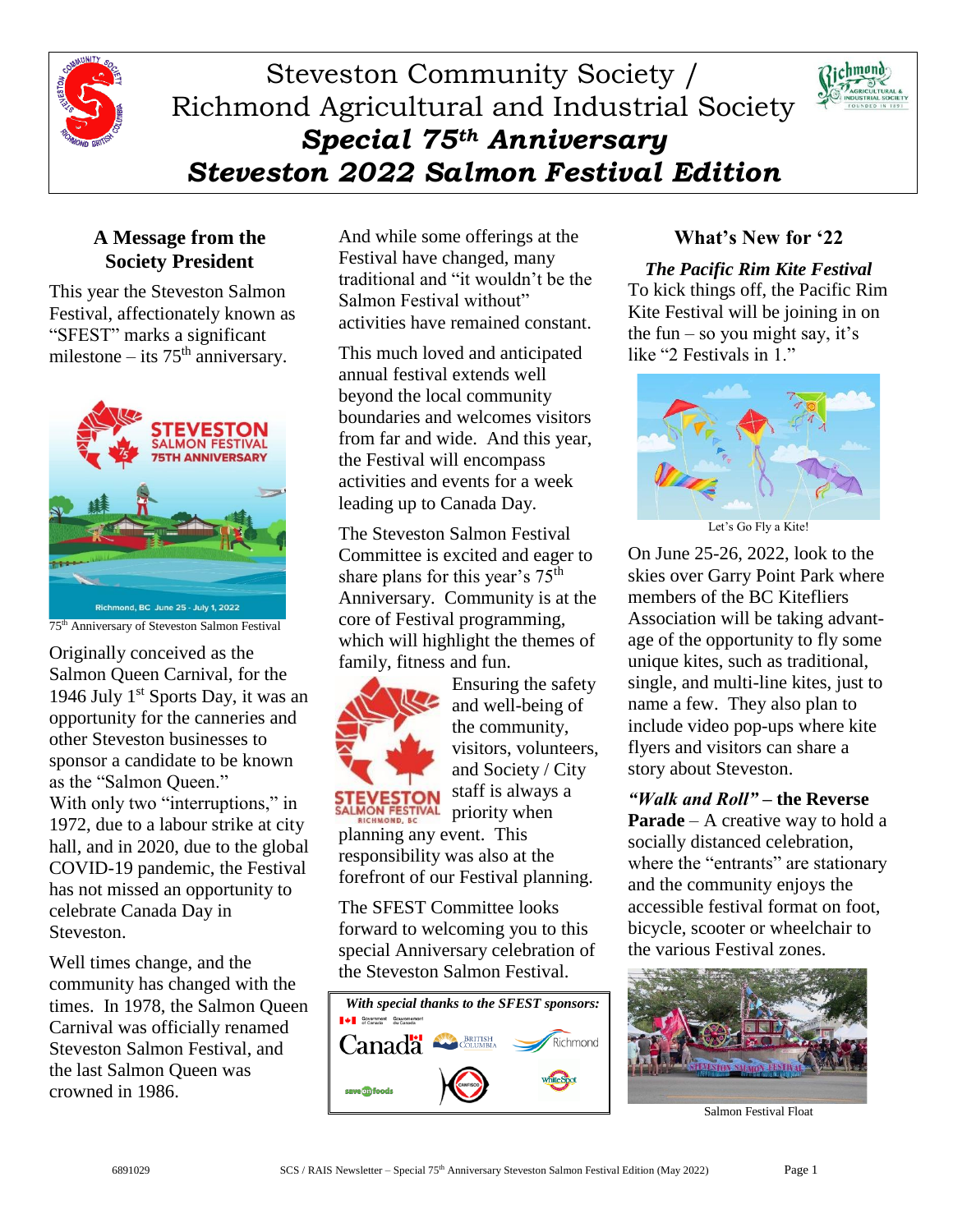**Steveston Community Society / Richmond Agricultural and Industrial Society Special 75th Anniversary Steveston Salmon Festival Edition**



# *"Walk and Roll"*

Festival zones will be placed from one end of Steveston (in Garry Point Park) to the other end (Britannia Shipyards National Historic site) and points in between. If you would like to be a presenter, please visit https://stevestonsalmonfest.ca/

### **Take-and-Bake Salmon A Repeat Performance**

The Salmon Bake, a Festival tradition for years was not an onsite option for 2021, so a "Takeand-Bake" salmon barbeque option was offered. The sales of the ready-to-cook meal featuring fresh salmon and sides were so popular they sold out in days.



Salmon Bake – A Treat for the Whole Family

This year, the take-and-bake option is back and orders will open from May  $16<sup>th</sup>$  with pick up at the Steveston Community Centre on June  $30<sup>th</sup>$ . Just in time to enjoy on Canada Day!

# **Festival Haiku**

Village Festival July 1<sup>st</sup> means celebrate SFEST coming soon.

Debby Newton / May 2022



Japanese Tea Ceremony

# **SFEST Traditions**

Traditional activities will also be featured at this 75<sup>th</sup> Anniversary celebration: The Horticulture Show, the Japanese Cultural Show and the Car Show will all be back. As an added bonus, Richmond elementary and secondary school students' art will be on display at the returning Art Show.

# *"The greatness of a culture can be found in its festivals."*  **̴Siddharth Katragadda**

Festivities will celebrate the rich history of the event through storytelling, demonstrations, hands-on activities and activations by local artists, merchants and community groups. Visitors will get an opportunity to share their personal memories and treasured moments in Steveston.

# **Calling All Volunteers**

No festival is improvised. An annual festival requires time for planning and preparation and without the assistance of many volunteers, the Steveston Salmon Festival just couldn't and wouldn't happen.

Please consider offering your support by volunteering at this year's Salmon Festival; there are a number of ways of letting us know you can help.

Please visit *icanhelp* Richmond [\(https://icanhelp.richmond.ca\)](https://icanhelp.richmond.ca/) to view the many volunteer opportunities or contact the Steveston Community Centre (604-238-8080) and staff will forward your name and details to the SFEST Committee.

*As a side-note, an appeal for volunteers at the Steveston Farmers and Artisans Market is also in order. Please visit one of these sites to volunteer.*

### [SFAM Volunteer](https://www.signupgenius.com/go/10c0549afae29a2fe3-volunteers2) [https://www.signupgenius.com/go/](https://www.signupgenius.com/go/10c0549afae29a2fe3-volunteers2) [10c0549afae29a2fe3-volunteers2](https://www.signupgenius.com/go/10c0549afae29a2fe3-volunteers2)

### **Gone, But Not Forgotten**

For years the Richmond Golden Rods and Reels partnered with the Society in organising the *Bullhead Derby*, a kick-off event to the Festival. Sadly the club announced they were unable to continue this tradition. We would be remiss if we didn't thank them for their community spirit and efforts over the many years of support they provided.

We also bid a fond farewell to the "fisherman's Olympics," the *King of the Fraser* event.

**The Society's Executive Members: President: Alan Sakai Vice President: Alan Clark Treasurer: Jim Kojima Secretary: Johanna Stewart Admin Support: Debby Newton**